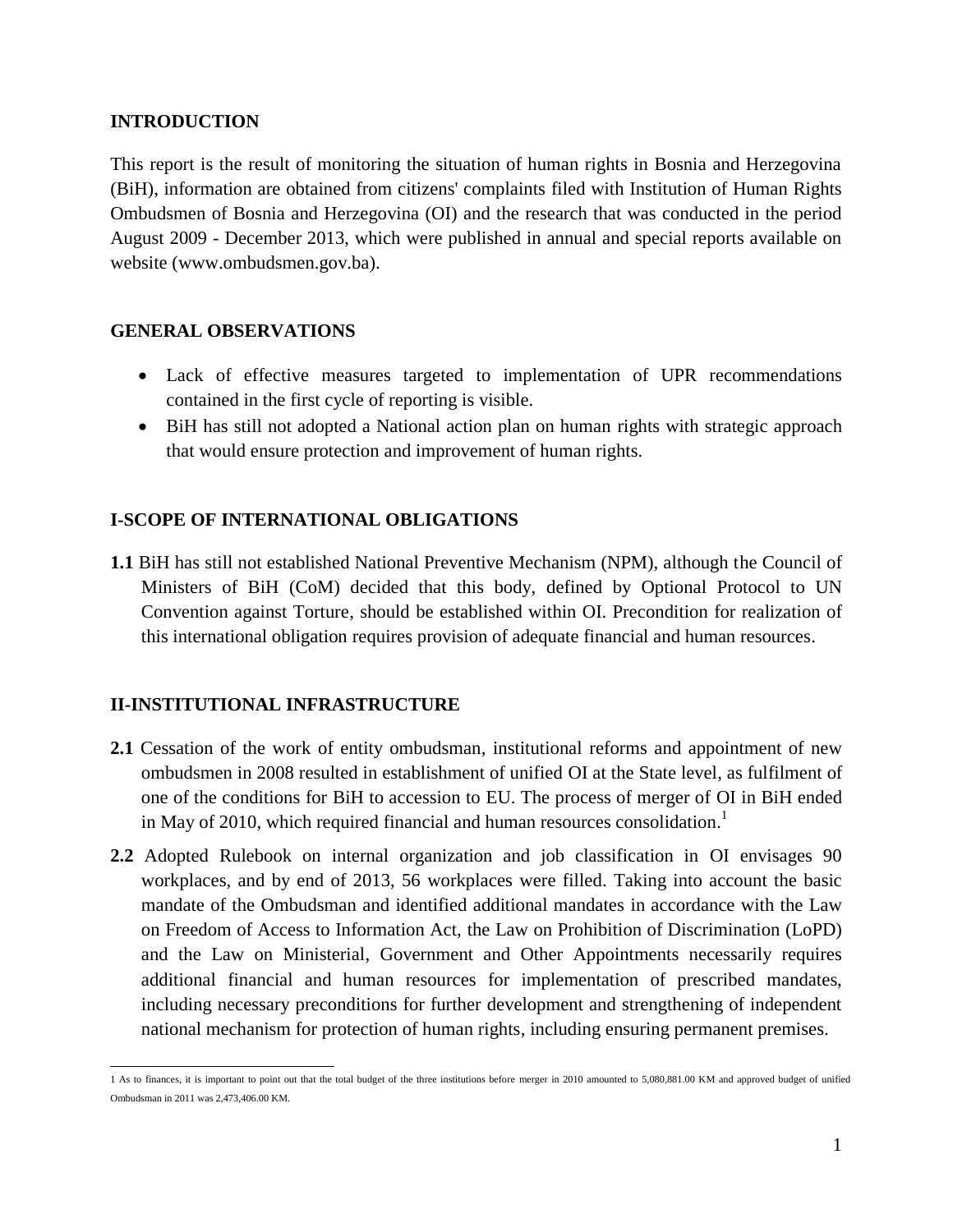- **2.3** OI is national mechanism for the protection of human rights (NHRIs) accredited with status "A" by the International Coordinating Committee of National Institutions for the Promotion and Protection of Human Rights (ICC). Re-accreditation of OI is envisaged for 2015. It is necessary for government to show more understanding for the ICC SCA recommendations, to make the Institution able to retain status " $A$ ". <sup>2</sup>
- **2.4** Trend of decrease of resources of  $OI^3$ , raises the question of its financial independence, so it is necessary to find new solutions, a different procedure for adoption of the budget of OI in parliamentary procedure directly.

## **III-POLITICAL MEASURES**

- **3.1** The Constitution of BiH guaranties human rights and liberties, and direct application of European Convention on Human Rights (ECHR) and priority of ECHR and its Protocols over all domestic legislation.
- **3.2** Connected to discriminatory provisions of BiH Constitution which allows exclusive "constituent peoples" right to bid for the delegates of the Parliamentary Assembly and members of the Presidency of BiH, is contrary to the judgment of EHCHR against BiH in the case of Sejdić and Finci v. BiH has not yet been implemented. The BiH authorities are declaratively ready to implement the judgment, and in this sense CoM established Working Group and adopted the action plan, but there is no political will for concrete progress and implementation of the judgment.
- **3.3** Generally, present disharmony of laws governing the same subject matter at different levels is particularly visible in the field of realization of social rights.
- **3.4** Lack of direct application of international standards results in insufficient education of the authority officials, especially police, judges, prosecutors, social workers, etc.
- **3.5** In the area of education on human rights, there is a lack of curricula for implementation of continuous and specialist training of public servants and law enforcement agencies.

- In 2012 it was 2.388.000 KM
- In 2013 it was 2.374.000 KM

 2 BiH Ombudsmen, acting according to recommendations of the Subcommittee on Accreditation (SCA) ICC, on 05.02.2013 submitted to the Parliamentary Assembly the initiative to amend the Law on the Ombudsman of BiH and information about the status of the institution of Ombudsman for Human Rights in the international re-accreditation process. 3 Decrease of budgetary resources of BiH Ombudsman are as follows:

 $\bullet$  In 2010 the budget was 2.721.000,00 KM,

In 2011 it was 2.473.397KM,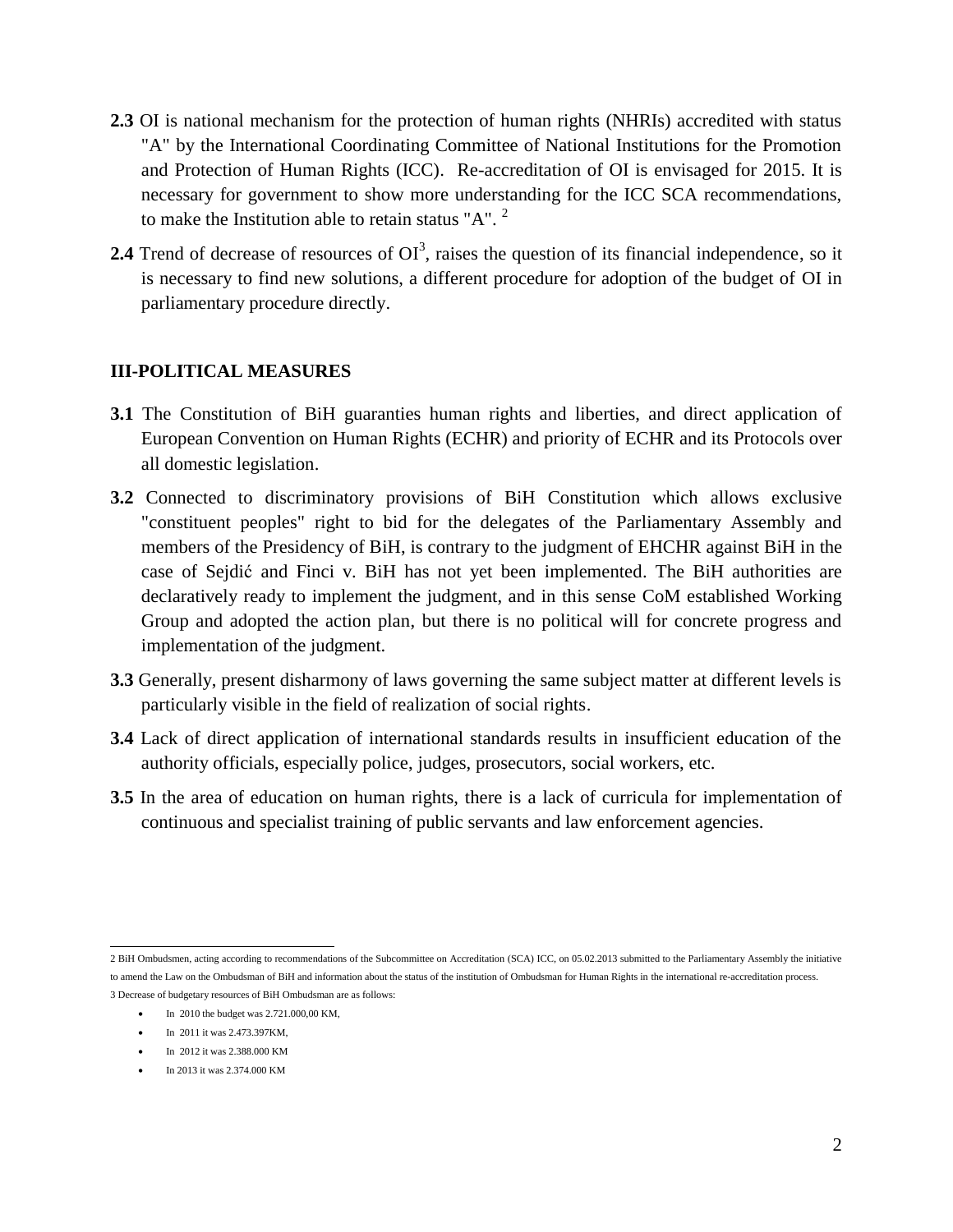# **IV-EQUALITY AND ANTI-DISCRIMINATION**

- **4.1** Although the Law on Prohibition of Discrimination in BiH (LoPD) envisages obligation for existence of separate budget line for the work of Anti-Discrimination Department, this legal obligation was never implanted. As regards the application of (LoPD), there is a very low level of jurisprudence, which significantly affects the efficiency of law's implementation; there were only two final court judgment for discrimination.<sup>4</sup> It is visible insufficient sensibility of the judges concerning cases of discrimination, particularly mobbing.
- **4.2** Ombudsmen spot necessity for analyses of implementation of Framework Law on Primary Education, particularly including right to native tongue, national group of subject matters and multi-ethnical teaching staff and school boards.
- **4.3** In comparison with other vulnerable categories of citizens, members of the LGBT population rarely decide to initiate proceedings before OI, which is likely result of fear for disclosure of their sexual orientation. According to findings of OI, there were no cases of discrimination of LGBT people that got court epilogue.

# **V-RIGHT TO LIFE, LIBERTY AND PERSONAL SAFETY**

- **5.1** Violence against women, domestic violence in general, and the different types of exploitation on the basis of gender in BiH is still present, despite all the measures taken. The reason for non-functioning of established mechanisms, i.e. insufficient and untimely responses, while, in practice, a common problem is lack of developed awareness of individuals on existence of protection mechanisms.
- **5.2** Due to slow reform of criminal law in the area of defining sexual violence, in accordance with international standards, the victims are insufficiently protected; procedures are slow causing additional fear of reporting acts of violence.
- **5.3** Although in 2012 new laws on protection of domestic violence were adopted in both BiH entities, in Republic of Srpska (RS) act of domestic violence is petty or criminal offence, while in the Federation of BiH (FBiH) it is only a criminal offense.
- **5.4** Dealing with incidents of domestic violence reveals the problem of unsustainable system of safe houses, non-effective response by competent authorities, and ultimately because of inefficiency of overall system of protection, violence often resulting in death.<sup>5</sup>
- **5.5** BiH women have limited approach to labour market and are majority of unemployed working-able population, and in employment in public, in particular private sector,

 4 Decision of Cantonal Court Mostar, no: P 58 0 P 056658 09 P. Decision of Municipal Court Tuzla. no: 51 0 P 054 522 11 P.

<sup>5</sup> Ž-SA-05-1386/10;P-335/10 - Ombudsman BiH opened ex officio investigation related to murder of F.J from Tuzla, based on the citizen's complaints that the police do not take appropriate measures in cases of violence against women.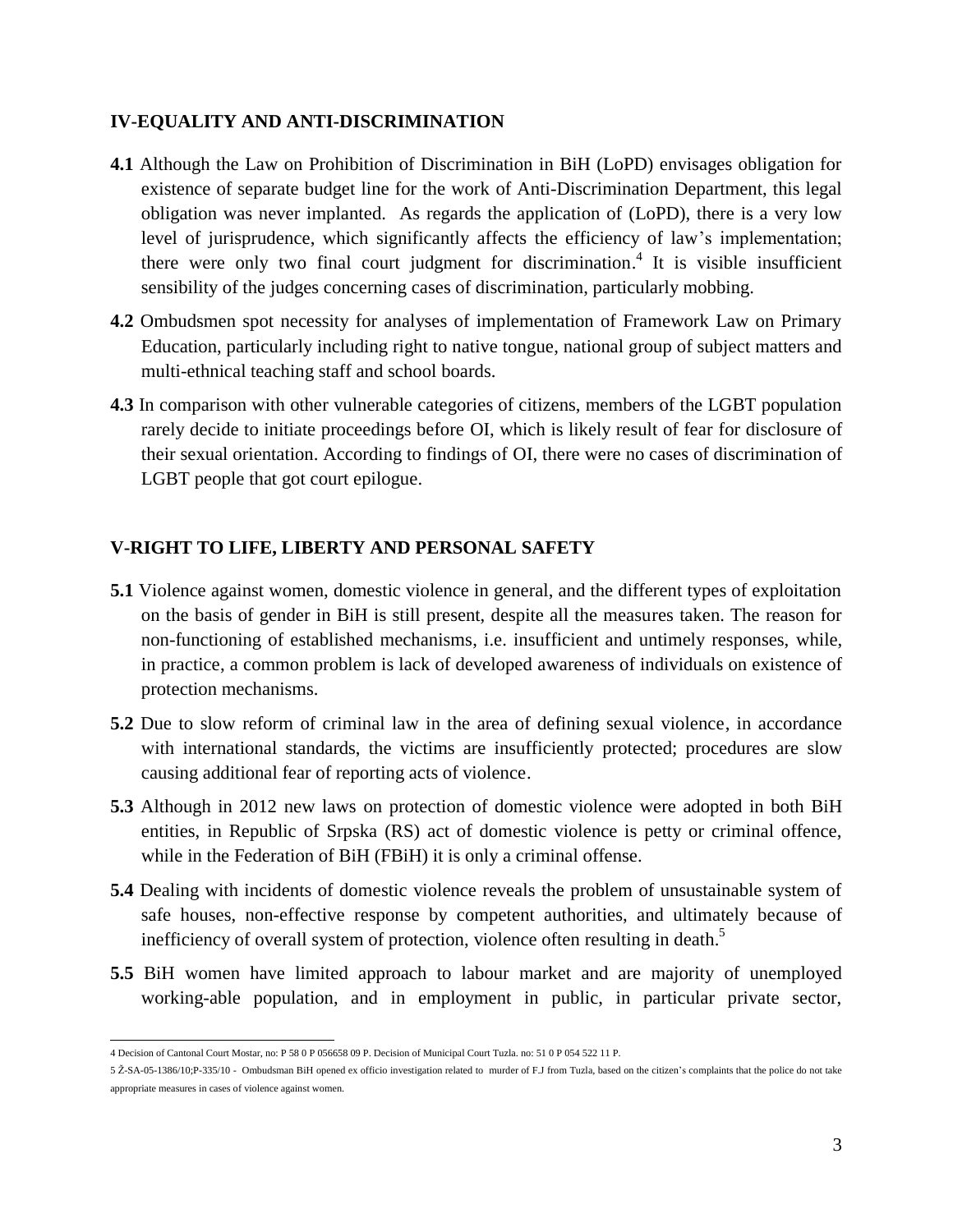affirmative measures are not applied to eliminate gender discrimination.Programs implemented by the State for stimulation of employment are not adapted specifically to women and have not real impact aimed to increase number of employed women.

**5.6** A large number of BiH women is engaged in "black market" in gastronomy sector, tourism and trade, and have limited access to managerial and other well-paid positions in the labour market. Although state law protects the rights of women on paid maternity leave, in practice, employment of young women on a certain time, avoidance of serving for a person on the basis of the executive or judicial decisions is a criminal offense under both Entity criminal laws.<sup>6</sup> Women are frequently confronted with billing alimony.

# **VI-JUDICIARY AND THE RULE OF LAW**

#### **6.1 The right to fair trial**

**6.1.1** In OI increased number of complaints about violations of human rights by courts. Complainants are related to lengthy court proceedings and ineffective enforcement of judicial decisions, and significant number of complaints is related to the violation of the right to fair trial.

## **6.2 Transitional justice**

- **6.2.1** BiH Court and Prosecution have Witness Support Unit, which deals with psychological support to witnesses, while other forms of support lacks, resulting in the fact that crime victims, particularly sexual violence victims, are frequently stigmatized and additionally traumatized. What remains a problem is lack of judicial investigations of threats to crime victims after testifying.
- **6.2.2** When it comes to implementation of the National Strategy for War Crimes, certain progress is made in the field of records and databases. However, efforts should be made to implement part of strategy relating protection and assistance to witnesses. Regular reporting on implementation of the Strategy is imperative towards its full implementation,
- **6.2.3** BiH did not adopt a program to improve position of women victims of rape, sexual abuse and torture, although the draft law is already prepared. National Strategy on transitional justice is initiated but not adopted.
- **6.2.4** BiH does not have unified reliable database on women victims of rape and other forms of violence committed during the war from 1992 to 1995.

 6 Article 223 of Criminal Code of FBiH and Article 210 of Criminal Code of RS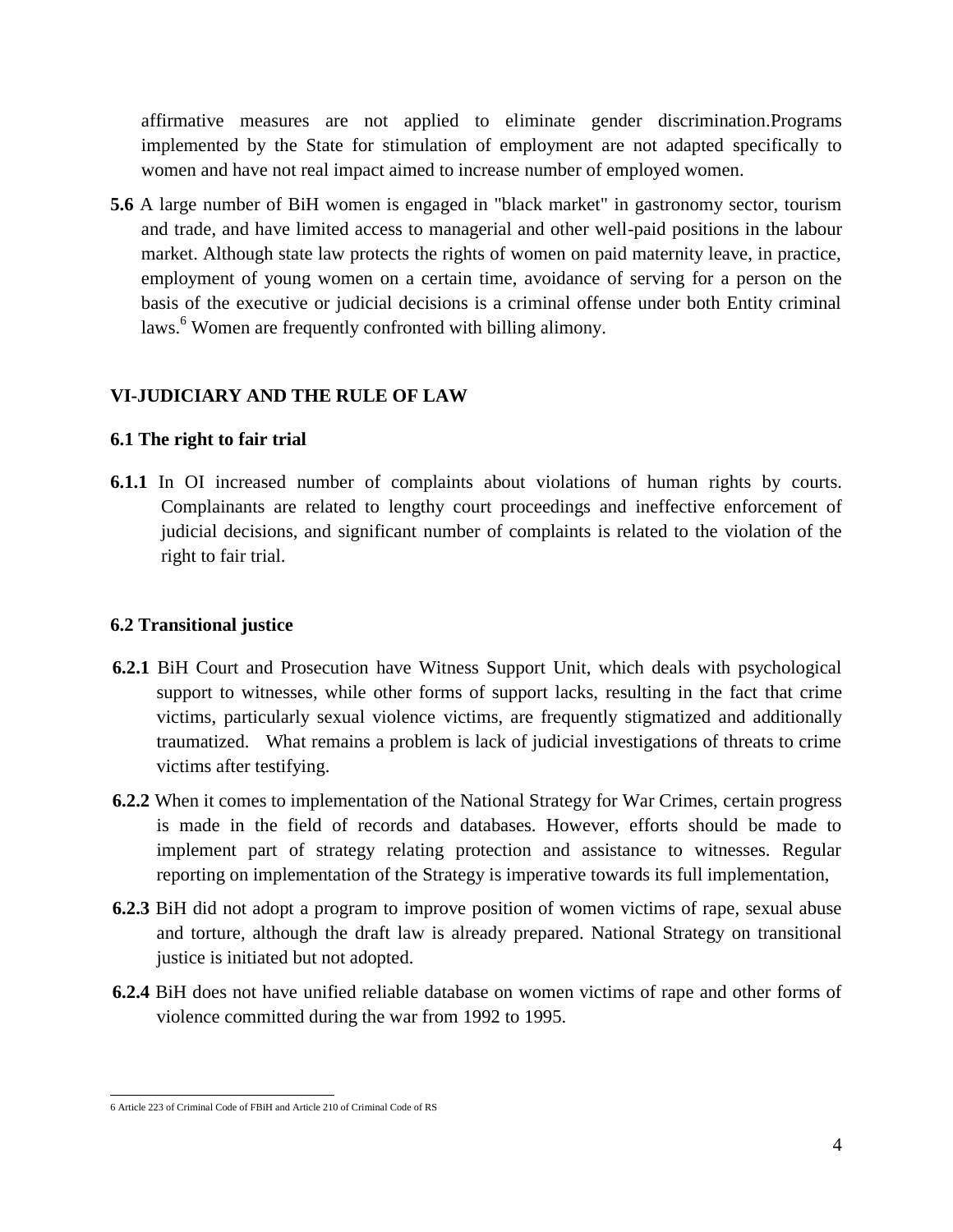- **6.2.5** Achieving status of civilian victim of war differs in both entities, and rape victims in the FBIH are recognized as civilian victims of war.<sup>7</sup> This situation is further hampered by lack of finances. In RS women victims of rape and other forms of sexual violence are not recognized as civilian victims of war as a special category. Brčko District only in 2012 passed legislation that prescribes manner of exercising of status of civilian women-victims of war, not limited to the terms and taking into account psychological suffering and damage. The prosecution and dynamics are related to criminal offenses with elements of sexual violence is slow.
- **6.2.6** BiH did not harmonize regulations in the field of criminal law. There is no separate database for rape prosecution, but these crimes are placed in the statistics of war crimes.
- **6.2.7** The state should identify established models of non-governmental organizations for rehabilitation (shelter) and provide assistance and support to women-survivors of rape and other forms of sexual violence, and establish institutional network to support victims and witnesses, and ensure necessary funding and other services to maintain this support system.

#### **6.3 Education**

**6.3.1** Plans of training centres for training of judges and prosecutors envisage training in international humanitarian law and war crimes as well as training on ECHR, but there is a lack of comprehensive education linked to international human rights standards, particularly regarding discrimination.<sup>8</sup> Trainings are held exclusively for judges and prosecutors, while for professionals employed in other authorities in BiH such trainings are sporadic and insufficient.

# **VII-FREEDOM OF RELIGION OR BELIEF**

- **7.1** BiH should intensify measures aimed at establishing mutual trust and overcoming of divisions. Such programs should be included in the curricula.
- **7.2** It is necessary to proceed with the activities aimed at the protection of religious freedoms, and reconsideration for taking of other measures on the basis of available information, such as reports on attacks on religious sites and increased level of education in community work in places where such attacks take place frequently.

 7 The Law Amendments to the Law on Social Protection, Protection of Civilian Victims of War and Protection of Families with Children (Official Gazette of FBiH, No. 39/06)

<sup>8</sup> Plan and training program for 2014 are available on the official website of Training Centres for judges and prosecutors of FBiH and RS: www.fbih.cest.gov.ba and www.rs.cest.gov.ba;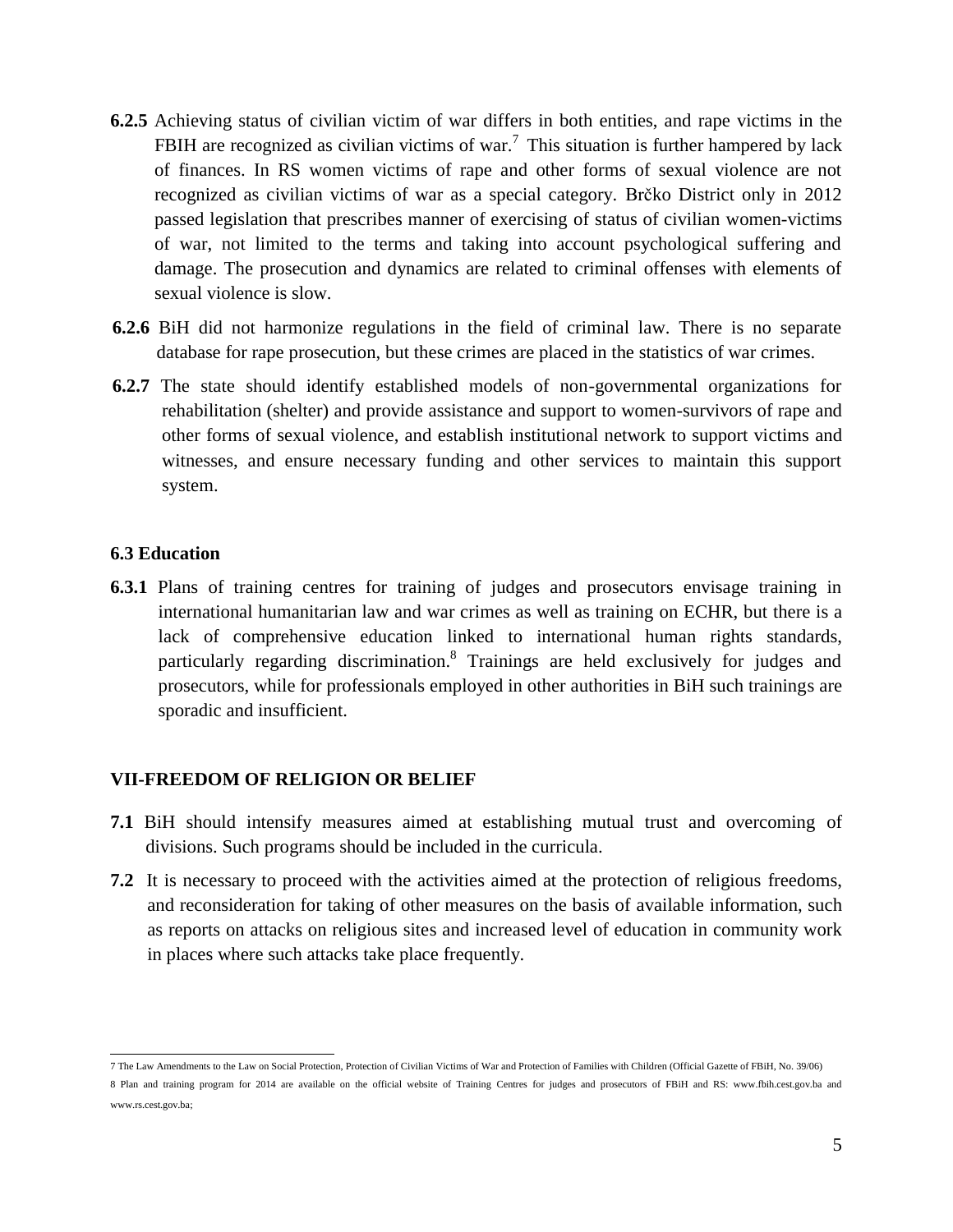#### **VIII-FREEDOM OF EXPRESSION**

- **8.1** Law on Prohibition of fascist and neo-fascist organizations and prohibition of use of their symbols was not adopted by the Parliamentary Assembly of BiH, because of the lack of political agreement.
- **8.2** Hate crimes require special treatment because they cause feeling of insecurity and mistrust within each community. Amendments to Criminal Code of RS and Brčko District, relating to hate crimes, were adopted in 2010. Adoption of the same Amendments to FBiH<sup>9</sup> Criminal Code would significantly contribute to BiH effective combat against hate crimes.
- **8.3** It is necessary that BiH authorities, in the coming period, take measures towards combating hate speech, and consider launching campaign through which citizens would get aware of the possibilities to make complaints, since hate speech constitutes discrimination under LoPD.
- **8.4** The Ombudsmen points at increasingly frequent attacks on journalists, both physically and verbally, which endangers independence of the media in BiH. It is necessary to take measures for ensuring freedom of expression, promotion of diversity of opinions and guaranty for freedom of the press. Prosecution and police should make further efforts investigating threats to safety of journalists, which restricts media freedoms.
- **8.5** The Ombudsmen detect that in application of Freedom of Access to Information Act (FoAIA); media encounters numerous problems, and express concern regarding Amendments to FoIA, which would significantly limit application of the Act, as important tool for combating corruption and increasing transparency of public organs work.

#### **IX-RIGHT TO PARTICIPATE IN PUBLIC AND POLITICAL LIFE**

- **9.1** Gender equality in public and private spheres and application of domestic law and international obligations including CEDAW is marginalized, since in public discourse dominate ethnic issues, slowing social, economic and political development, which affects level of protection of women's basic human rights and ability of women to enjoy their rights on equal basis.
- **9.2** Women are not sufficiently represented in political decision-making at all authority levels. The quota of 40 % of the seats in legislative and executive power for less represented gender, is not reached
- **9.3** Discrimination against women is manifested through appointment of men in leadership positions in state-owned companies and boards of directors, including executive bodies in

 9 In December of 2012 the Ombudsmen initiated Amendments to Criminal Code of FBiH. In January of 2013 the Parliament of FBiH informed that the initiative is accepted, and that representatives of the Institution will be invited to take part in the work of competent parliamentary committees for preparation of draft law.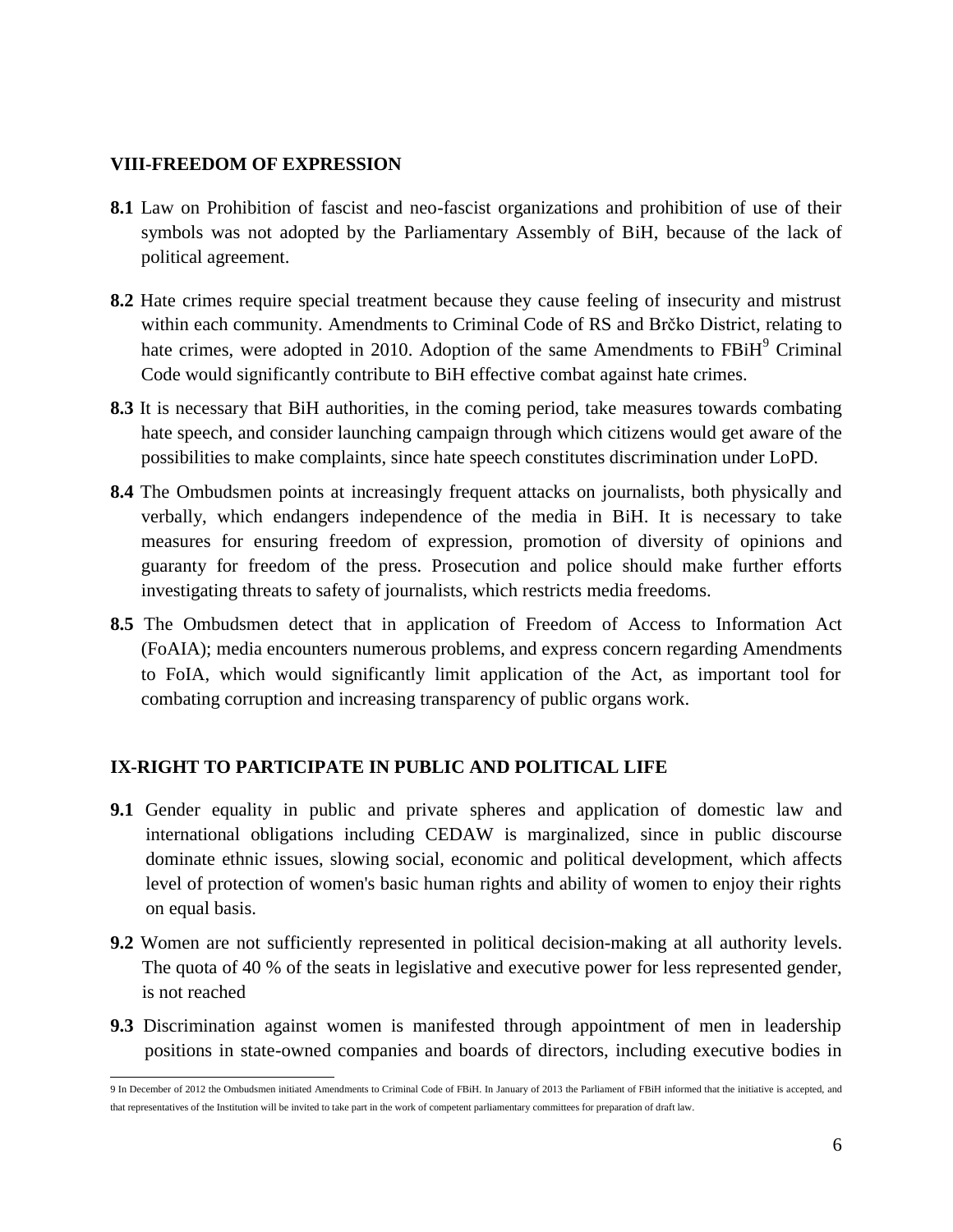the economy sector. In practice, there are still cases where provisions that seek to ensure gender equality and prevent discrimination are not respected, even when women appear as the best candidates.

# **X-RIGHT TO SOCIAL SECURITY AND THE RIGHT TO ADEQUATE STANDARD OF LIVING**

- **10.1** Although BiH adopted Poverty Reduction Strategy ten years ago, it was not carried out. Measures were not taken to improve the quality of life of socially disadvantaged people. Rate of registered unemployed citizens in September of 2013 was 44.8 %.
- **10.2** Due to social exclusion most vulnerable categories have diminished chances for employment and education. Social policy measures do not essentially prevents poverty, due to which there is need for greater governmental care, sensibility and consistency in resolving issues of economic and social rights.<sup>10</sup>

# **XI-THE RIGHT TO HEALTH**

**11.1** In BiH there are problems in exercise of the right to health care, and citizens have different access to this right, depending on resident place. There is no system that would enable equal access to health care.

# **XII-THE RIGHT TO EDUCATION**

**12.1** In BiH there are numerous problems in education, requiring strategic approach especially aimed to elimination of discrimination, segregation, assimilation and politicization.

# **XIII-PERSONS WITH DISABILITIES**

- **13.1** Human rights of persons with disabilities in BiH is still worrisome, for violations of rights in all spheres of social and health care, including nursing care or orthopaedic aid
- **13.2** In BiH there is no accurate statistics on persons with disabilities or uniform definition of persons with disabilities.
- **13.3** Although BiH by its entity laws and by-laws established standards and rules for access to public institutions - architectural barriers, while relevant authorities in taking decisions narrowly interpret regulations, ignoring the best interests of persons with disabilities.

 10 This message was sent by Ombudsmen of Slovenia, Croatian, Bosnia and Herzegovina, Serbia, Montenegro, Albania, Kosovo\* and Macedonia from a regional conference held in Ljubljana in February of 2014.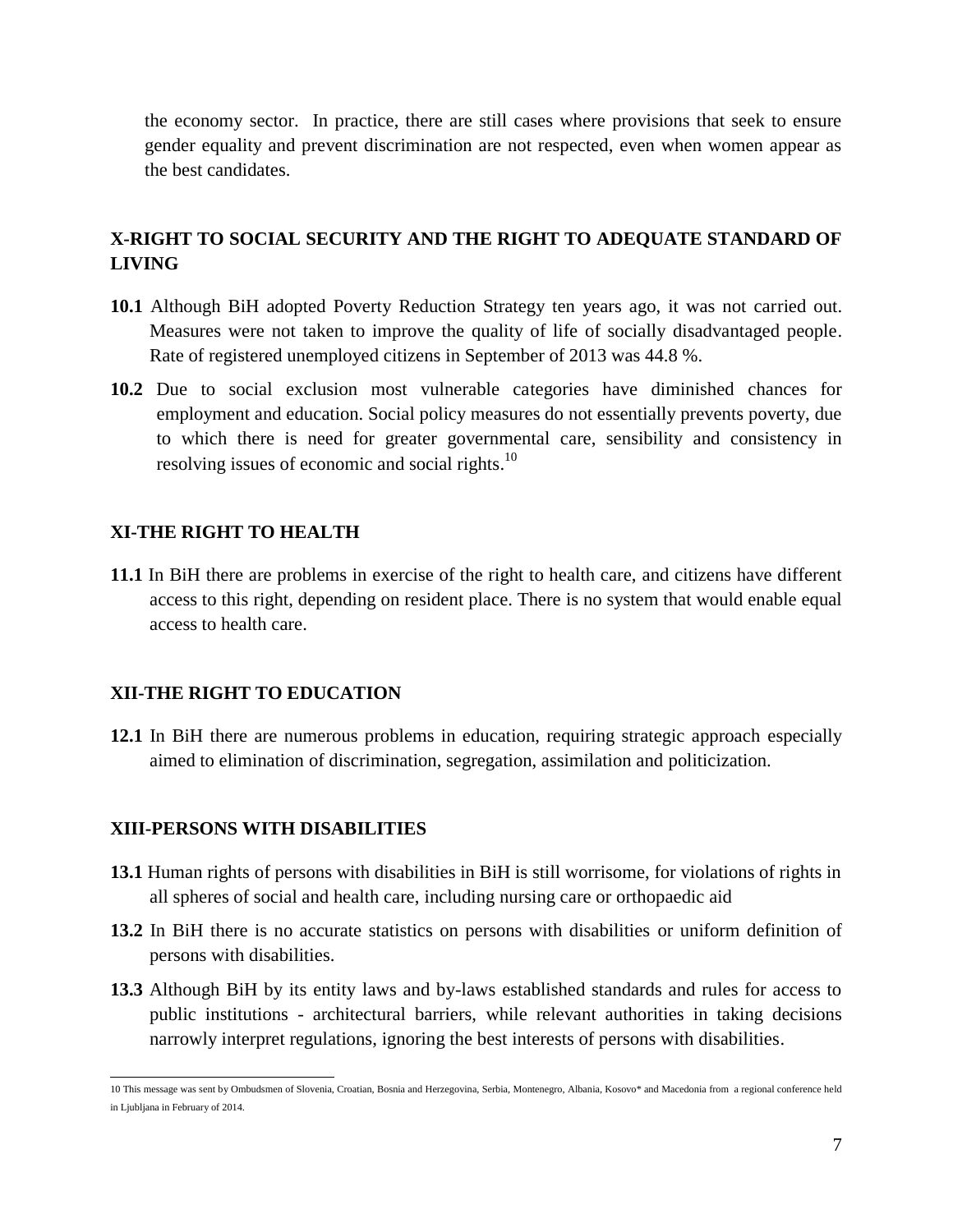**13.4** There are recorded cases of violation of Articles 15, 19 and 20 of UN Convention on the Rights of Persons with Disabilities<sup>11</sup>, in the cases where beneficiaries of the institutions, who have already been adapted to life in the local community, are again returned to another facility of closed type. $12$ 

### **XIV-RIGHTS OF THE MINORITIES**

- **14.1** In 2013 OI produced Special report on the situation of Roma in BiH and competent institutions of all levels of government were sent recommendations relating to improvement of conditions and quality of life of the largest national minority, their rights to employment, education, health care, and raising of public awareness about the needs of this vulnerable category.
- **14.2** Ombudsman welcomes the efforts taken by the State to join project "Decade of Roma Inclusion 2005-2015". Improvements relating to access of Roma to identification documents, establishment of records for Roma rights, especially regarding employment, but there remains a need for such records to other areas on all governmental levels.<sup>13</sup>

## **XV-MIGRANTS, REFUGEES, DISPLACED PERSONS AND ASYLUM-SEEKERS**

- **15.1** In 2012 BiH adopted strategy in the field of migration and asylum policy and action plan for the period 2012-2015.
- **15.2** Constitutions of BiH and its entities guaranty right to all refugees and displaced persons freely to return to their homes. Ombudsmen stress that they still receive complaints relating to Annex VII, which regulates right to return, because political, economic, and social conditions are not fulfilled so as to ensure return and re-integration of refugees and displaced persons.
- **15.3** Many displaced persons and returnees are in state of social need, faced with existential difficulties and frequently unbearable social situation both in places of dislocation and return to their pre-war homes.

<sup>11</sup> Case (Ž-SA-02-467/13), which was addressed by two persons with disabilities due to legal unregulated model of living supported by local community. Due to the fact that they have already contacted various institutions, the only suggestion was that the occupants should be placed in some institution.

<sup>12</sup> Case (Ž-SA-02-697/13) Case of rights violations of people with disabilities in complaint initiated by the Federation Ministry of Labour and Social Policy

<sup>13</sup> Special Report on the situation of Roma in BiH, Ombudsman BiH, 2013.